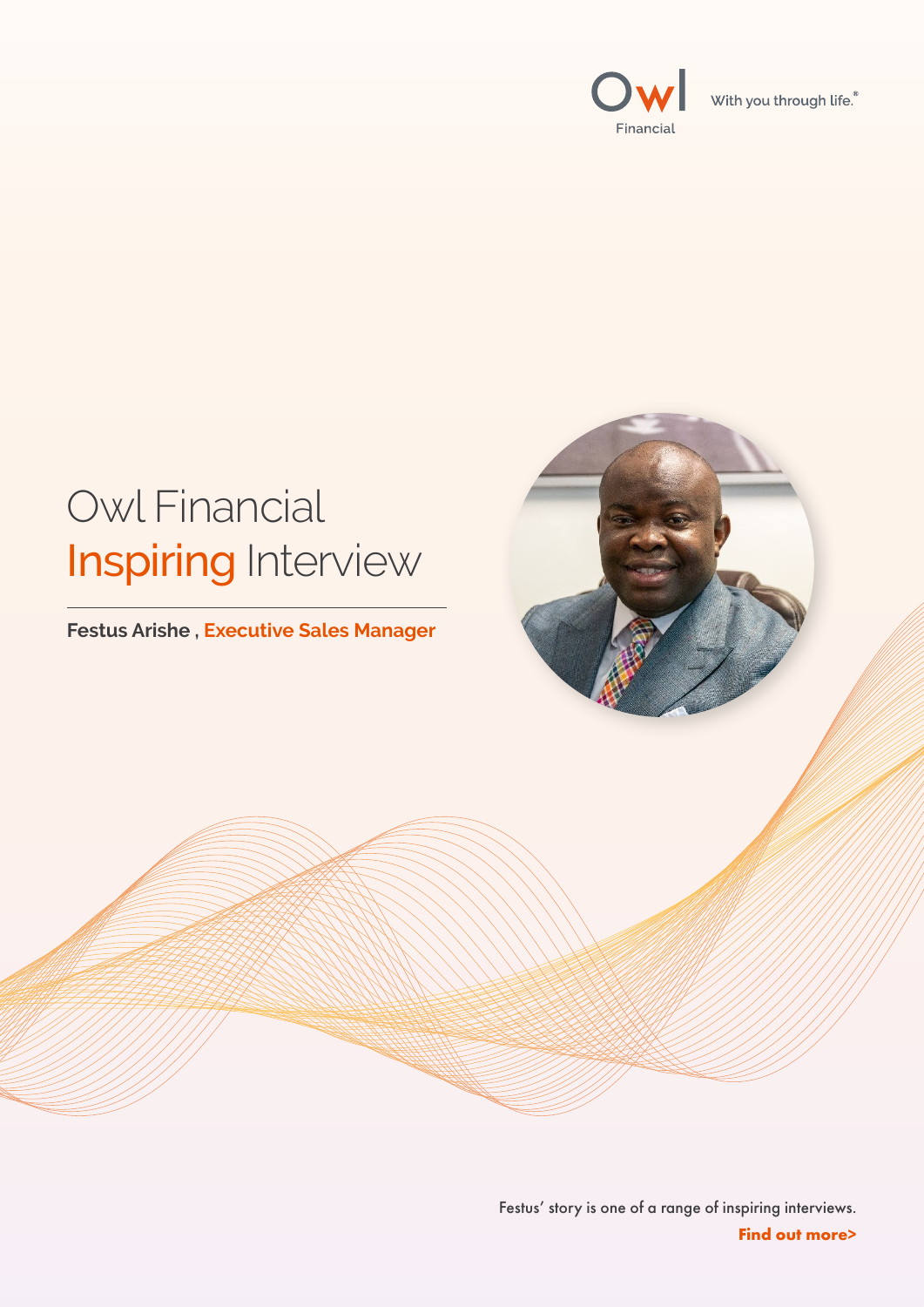We've collated a series of motivational case studies that show the journey of some of our most ambitious Advisers and Managers. It's fascinating to hear about their background, why they joined Owl, what motivates them and tips for others building their career in the business.

# **My Journey, Festus Arishe**

I joined as a Protection Adviser in 2008 (at that time the business was part of another company). Prior to that, I worked as a Programme Manager in Nigeria supporting special projects, including a global youth exchange project which involved me travelling to and from the UK.

**My Journey with Owl**

Learning and self-development has always been important to me, so I decided to do a Masters Degree in the UK. I successfully completed my MBA (which follows a degree I had in Agriculture Economics). Insurance wasn't something I'd thought about doing as a career. In fact, it was actually whilst at church that I got to thinking about insurance after a service by our pastor who preached about financial wisdom.

I applied for the job and successfully passed the training first time. I was excited about the opportunity to earn, whilst working hours that suit me.



Now brought to my attention, it's something I wanted to look more into to make sure my wife and children were protected. I was given the details of someone who could help - an insurance adviser, who I must say I was impressed with. He was professional and seemed very happy, so I asked him more about what he does. It sounded great; the opportunity to earn a good income, help others, while working flexibly. He passed on my details to his manager who swiftly contacted me - I'm glad he did. He was very supportive and I knew after speaking to him, this is something I wanted to go ahead with.

**Subdiev**<br> **Everyth**<br> **Conting to the don't kill The** ne<br>,<br>,<br>,<br>,<br>,<br>, I believe knowledge is power. Everything is learnable. If you don't know it - you can learn it! The more you do, the more confidence you'll have. It's great when you can use the skills you've developed to help others."



**Eat. Sleep. Learn. Repeat!**

I was keen to learn everything I could. I'd eat, drink, sleep insurance and take in all the knowledge I could. I was determined to master the sales process, the terminology and the products. And I would ask lots of questions. One of the best advice I got when starting out was from an experienced adviser who said 'don't get distracted'. Don't try to be a master of different trades, e.g. with 2 or 3 jobs. Focus!

I took on board her advice and still highly recommend it. By focusing on this as my main job, I was soon on a roll. After the initial apprehension, things started to take off - my confidence and appointments grew fast.